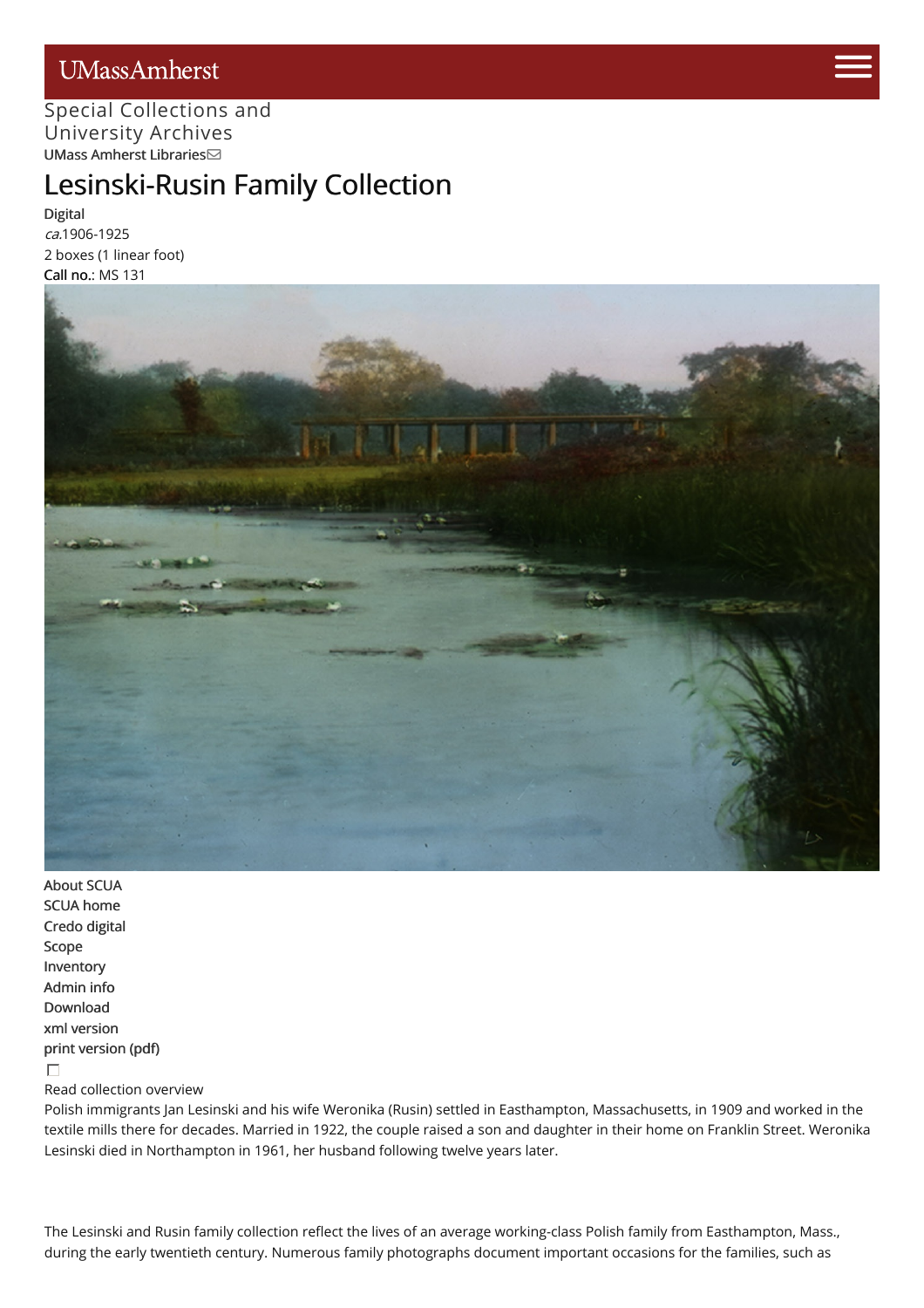baptisms, first communions, and weddings, and the photographic postcards and commercial postcards document their relationships, interests, and travel.

See similar SCUA collections:

[Family](http://scua.library.umass.edu/umarmot/category/family) [Immigration](http://scua.library.umass.edu/umarmot/category/ethnicity-immigration) and ethnicity [Massachusetts](http://scua.library.umass.edu/umarmot/category/new-england/Massachusetts-west) (West) [Photographs](http://scua.library.umass.edu/umarmot/category/photographs) Poland and Polish [Americans](http://scua.library.umass.edu/umarmot/category/eastern-europe/polish-americans)

## Background on Lesinski family

Born in Jednorozec, Poland, on June 21, 1887, the son of Franciszka and Maryan Lesinski, Jan Lesinski emigrated to the United States in April 1909. After a short stay in Northampton, he relocated southward to the New City district of Easthampton and then to the adjacent mill district south of the Lower Mill Pond, working in the city's textile mills as a weaver or braider and spending many years at United Elastic.

In 1922, Lesinski married Weronika Rusin (1889-1961), the daughter of Ignacy and Anna (Winiarz) Rusin from Tuszyma, a village that was then part of Austro-Hungarian Galicia. Like Jan, Weronika arrived in Easthampton in 1909, although an older sister, Apolonia, had emigrated there three years previously and was already working as an operative in the mills. Apolonia married a textile weaver, Joseph Szewczyk, in 1911, raising a large family.

By the end of the 1920s, Jan and Weronika were living at 45 Franklin Street in the heart of one of Easthampton's Polish American neighborhoods, situated directly across the street from the school for Sacred Heart of Jesus Parish. They occasionally Americanized their names to John and Veronica; Apolonia appears to have gone by the name Victoria. Weronika Lesinski died in Northampton in 1961, aged 71, with John dying in Williamsburg in November 1973.



Nun and two girls at first communion

## <span id="page-1-0"></span>Scope of collection

The Lesinski and Rusin family collection reflects the lives of an average working-class Polish family from Easthampton, Mass.,

during the early twentieth century. Although primarily studio portraits, the photographs document important moments in the lives of the Lesinski and Rusin families, from first communions to weddings, and the photographic and commercial postcards document their relationships, interests, and travel. The collection also includes a handful of Polish-language publications, including a Polish-English dictionary, arithmetic book, child's reader, and a copy of the Constitution of the St. Kazimierz benevolent society in Turners Falls.

Most of the postcards in the collection were addressed to Weronika Rusin prior to her marriage, with only a handful from later years. Weronika's most frequent correspondents included her sister Sophie (also spelled Zofia and Sofie) -- who did not emigrate and who wrote both in Polish and German from Bucharest, Krakow, Tarnow, and other locations -- and a friend Ignacy Skarpetowski, who served in Maine in the Coast Artillery Corps during the First World War.

## <span id="page-1-1"></span>Inventory

Photographs ca.1906-1935 Communion [photographs](http://credo.library.umass.edu/search?q=muph131-b01-f01) ca.1910-1915 3 mounted silver prints Box 1: 1 Girls receiving [instruction](http://credo.library.umass.edu/search?q=muph131-b01-f02) from a nun ca.1915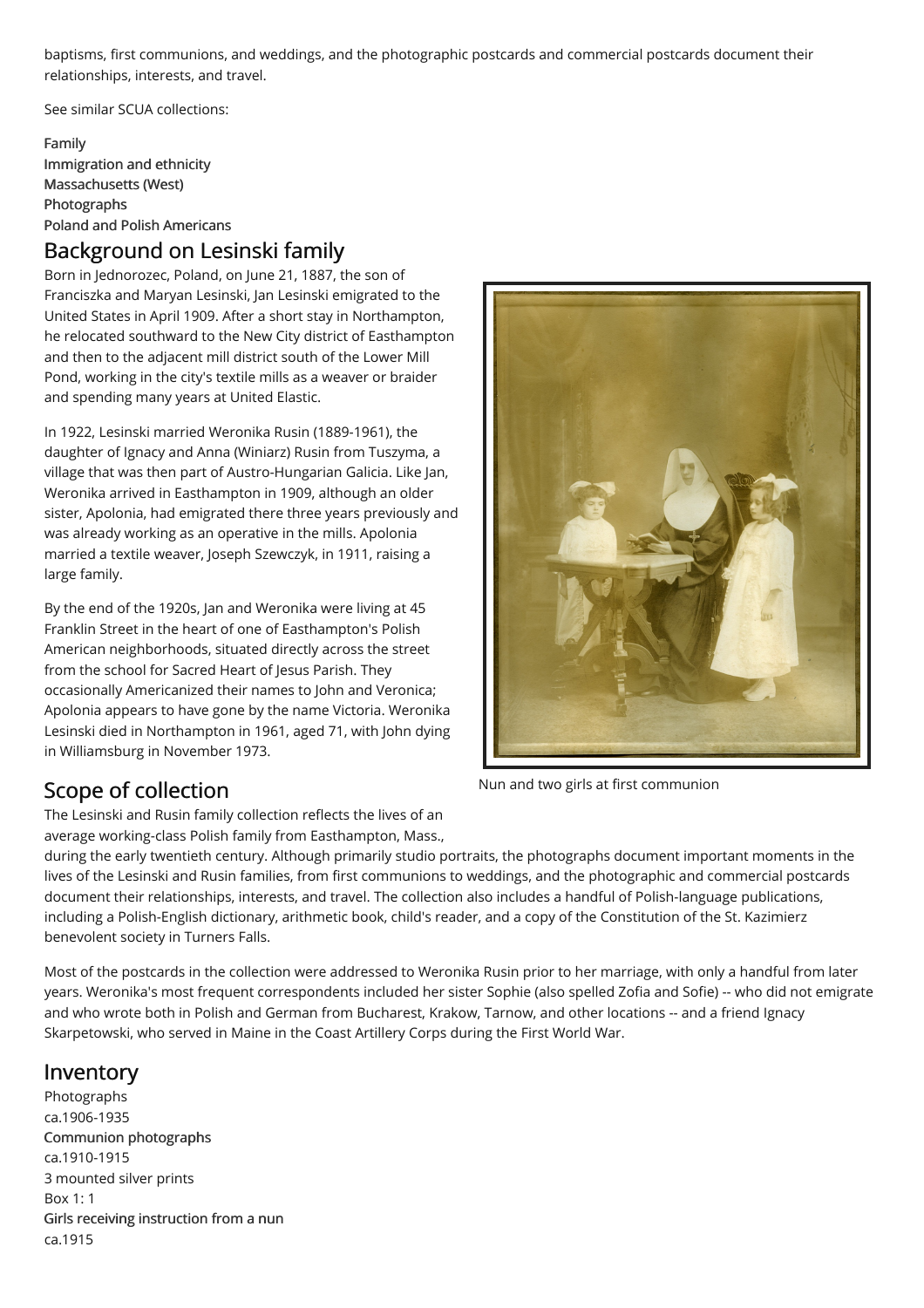1 toned silver print Box 1: 2 Lesinki and Deptula [portraits](http://credo.library.umass.edu/search?q=muph131-b01-f03) ca.1915-1935 3 gelatin silver prints Box 1: 3 Niemic, M. [\(photographer\).](http://credo.library.umass.edu/search?q=muph131-b01-f04) Studio portrait of woman ca.1920 1 gelatin silver print Box 1: 4 Niedzieta Studio [\(photographer\).](http://credo.library.umass.edu/search?q=muph131-b01-f05) Wedding party ca.1915 1 mounted silver print Box 1: 5 Unidentified studio portraits ca.1905-1920 3 mounted silver prints Box 1: 6 [Unidentified](http://credo.library.umass.edu/search?q=muph131-b01-f07) wedding portraits ca.1910-1920 4 mounted silver prints Box 1: 7 Wanda [Szewczyk](http://credo.library.umass.edu/search?q=muph131-b01-f08) Cialek and brother John 1916 1 mounted silver print Box 1: 8 W. J. Cady [\(photographer\).](http://credo.library.umass.edu/search?q=muph131-b01-f09) Family portrait, with man in military uniform ca.1915 1 mounted silver print Box 1: 9 W. J. Cady [\(photographer\).](http://credo.library.umass.edu/search?q=muph131-b01-f10) Wedding portraits ca.1920 4 mounted silver prints Box 1: 10 Real photo postcards ca.1910-1925 Double [portraits](http://credo.library.umass.edu/search?q=muph131-b01-f11) ca.1915-1925 13 real photo postcards Box 1: 11 Double portraits, [weddings](http://credo.library.umass.edu/search?q=muph131-b01-f12) ca.1915-1925 15 real photo postcards Box 1: 12 Group [portraits](http://credo.library.umass.edu/search?q=muph131-b01-f13) ca.1915-1925 14 real photo postcards Box 1: 13 Group [portraits](http://credo.library.umass.edu/search?q=muph131-b01-f14) ca.1915-1925 8 real photo postcards Box 1: 14 Portraits of men ca.1915-1925 8 real photo postcards Box 1: 15 [Portraits](http://credo.library.umass.edu/search?q=muph131-b01-f16) of men ca.1910-1925 9 real photo postcards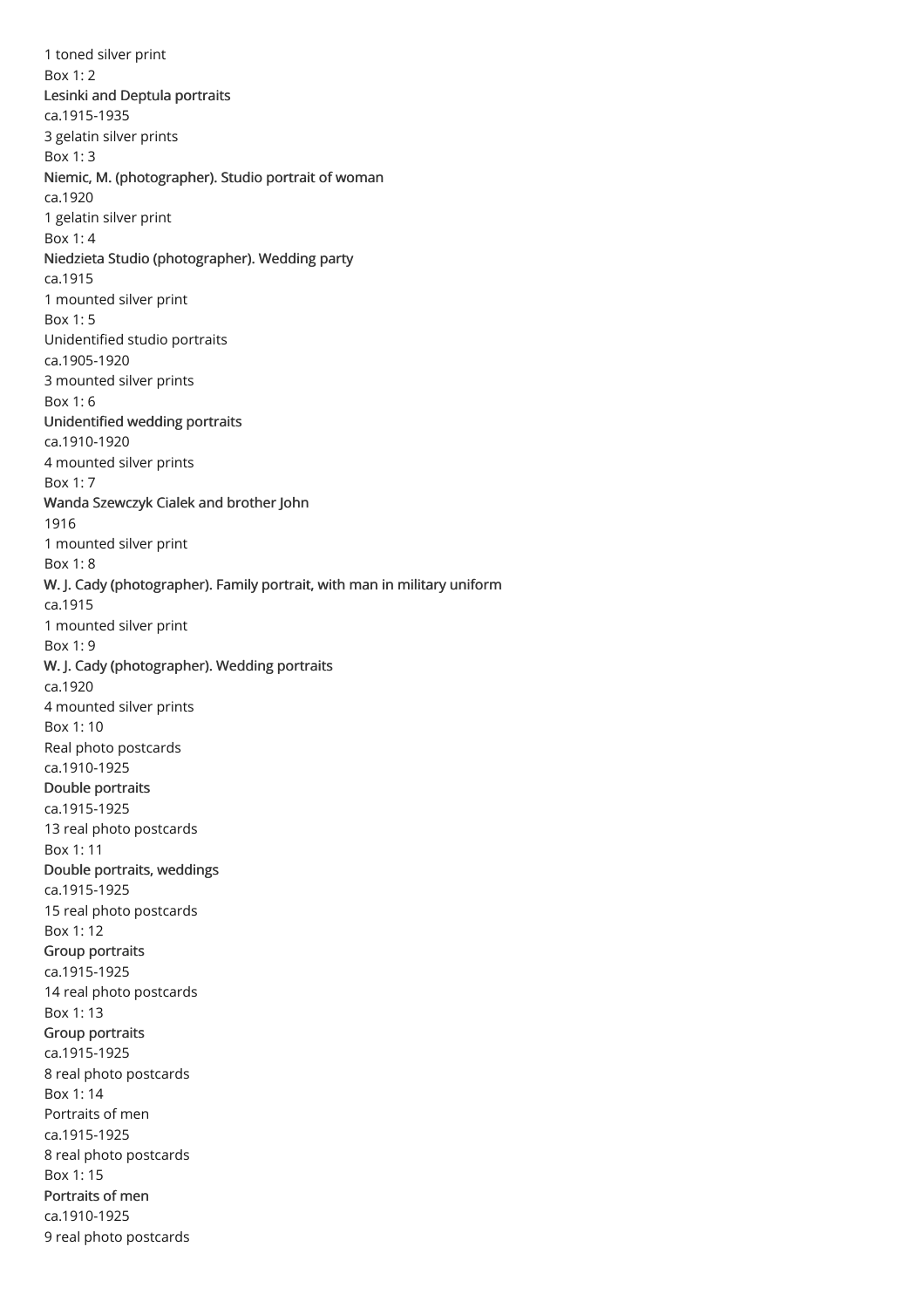Box 1: 16 [Portraits](http://credo.library.umass.edu/search?q=muph131-b01-f17) of women ca.1915-1925 15 real photo postcards Box 1: 17 [Portraits](http://credo.library.umass.edu/search?q=muph131-b01-f18) of children ca.1915-1925 3 real photo postcards Box 1: 18 [World](http://credo.library.umass.edu/search?q=muph131-b01-f19) War I ca.1916-1918 9 real photo postcards Box 1: 19 Commercial postcards ca.1906-1923 [Birthdays](http://credo.library.umass.edu/search?q=muph131-b02-f01) 1911-1923 17 items Box 2: 1 [Christmas](http://credo.library.umass.edu/search?q=muph131-b02-f02) 1908-1921 38 items Box 2: 2 [Courting](http://credo.library.umass.edu/search?q=muph131-b02-f03) and gag 1911-1916 17 items Box 2: 3 [Easter](http://credo.library.umass.edu/search?q=muph131-b02-f04) 1911-1921 24 items Box 2: 4 Greetings 1910-1922 19 items Box 2: 5 [Miscellaneous](http://credo.library.umass.edu/search?q=muph131-b02-f06) 1908-1918 13 items Box 2: 6 [Religious](http://credo.library.umass.edu/search?q=muph131-b02-f07) and holidays 1912-1916 17 items Box 2: 7 Views, [European](http://credo.library.umass.edu/search?q=muph131-b02-f08) 1911-1921 16 items Box 2: 8 Views, [United](http://credo.library.umass.edu/search?q=muph131-b02-f09) States 1914-1923 19 items Box 2: 9 Other material ca.1908-1923 Documents (copies): including birth certificate and passport for Jan Lesinski 1887-1909 5 items Box 2: 10 Cyryla, S. M.: Moja pierwsza ksiazeczka. Niles, Ill. : St. Hedwig's Printer 1940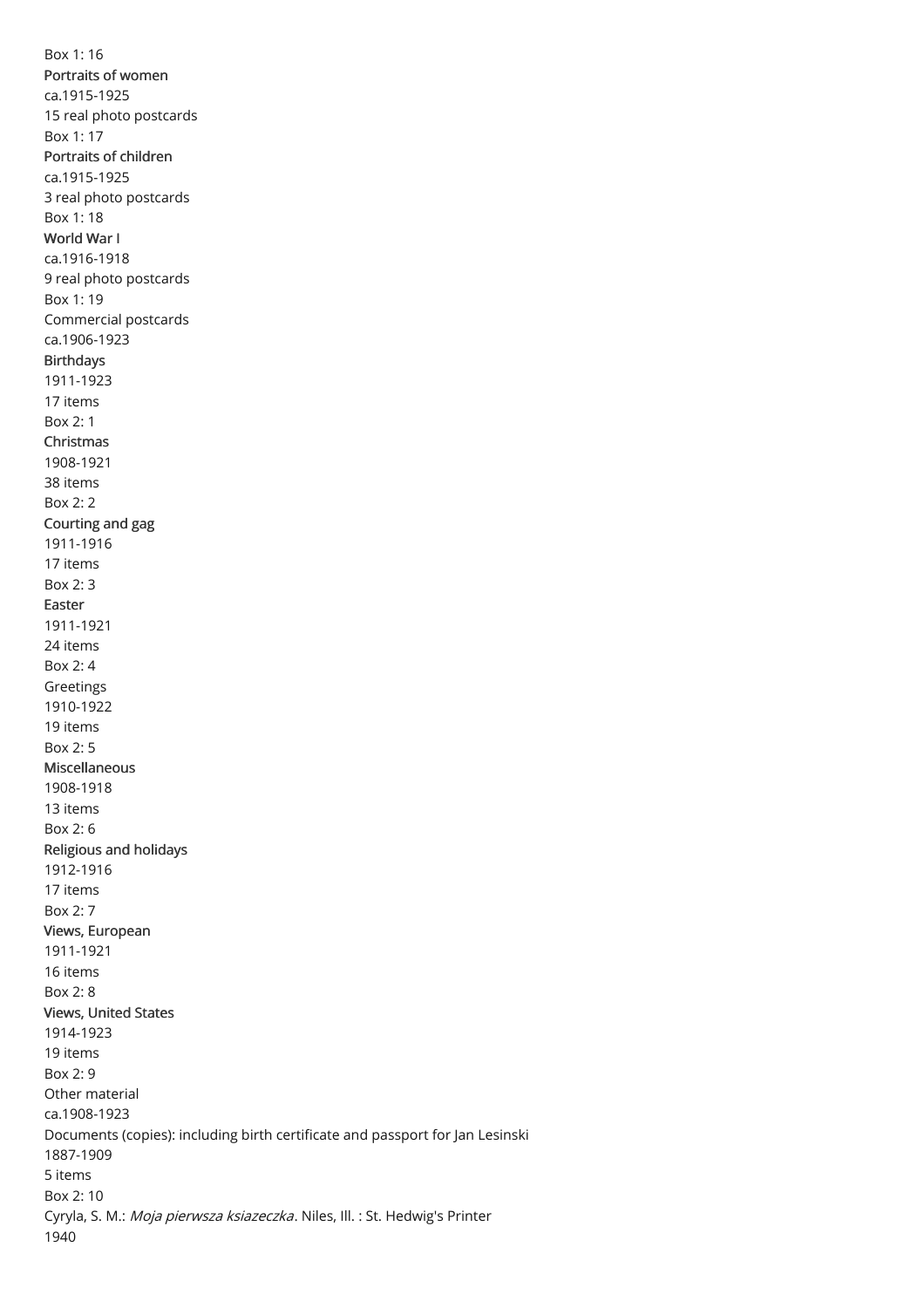Box 1 Konstytucja Towarzystwa Sw. Kazimierza Grupa 1625 Z.N.P., Turners Falls, Mass.. Adams, Mass. : White Eagle Printing Co. 1931 Box 1 Najpraktyczniejszy nauczyciel polsko-angielski. Chicago : Wydane Nakladem ca.1915 Box 1 Ownership inscription on ffep: "Mr. John Lesinski, 1916."

Szwajkarta, Stanislawa: Arytmetyka. Chicago 1914 Box 1

## <span id="page-4-0"></span>Administrative information

#### Access

The collection is open for research.

#### Provenance

Gift of Mary Ryan, June 1990.

#### Digitized content

Selected images have been digitized are available to view online [through](http://credo.library.umass.edu) Credo.

#### Processing Information

Processed by I. Eliot Wentworth, July 2017.

#### Language:

English

#### Copyright and Use (More [information](http://scua.library.umass.edu/umarmot/?page_id=690) )

Cite as. Lesinski-Rusin Family Collection (MS 131). Special Collections and University Archives, University of Massachusetts Amherst Libraries.

## Search terms

#### Subjects

Easthampton (Mass.)--Photographs Lesinski, Jan Lesinski, Weronika Rusin Polish Americans--Massachusetts--Easthampton--Photographs Rusin, Sophie Skarpetowski, Ignacy World War, 1914-1918--Photographs

#### **Contributors**

Lesinski family [main entry]

#### Genres and formats

Photographic postcards Photographs Postcards

#### Link to similar SCUA collections

[Family](http://scua.library.umass.edu/umarmot/category/family)

[Immigration](http://scua.library.umass.edu/umarmot/category/ethnicity-immigration) and ethnicity [Massachusetts](http://scua.library.umass.edu/umarmot/category/new-england/Massachusetts-west) (West) [Photographs](http://scua.library.umass.edu/umarmot/category/photographs) Poland and Polish [Americans](http://scua.library.umass.edu/umarmot/category/eastern-europe/polish-americans)